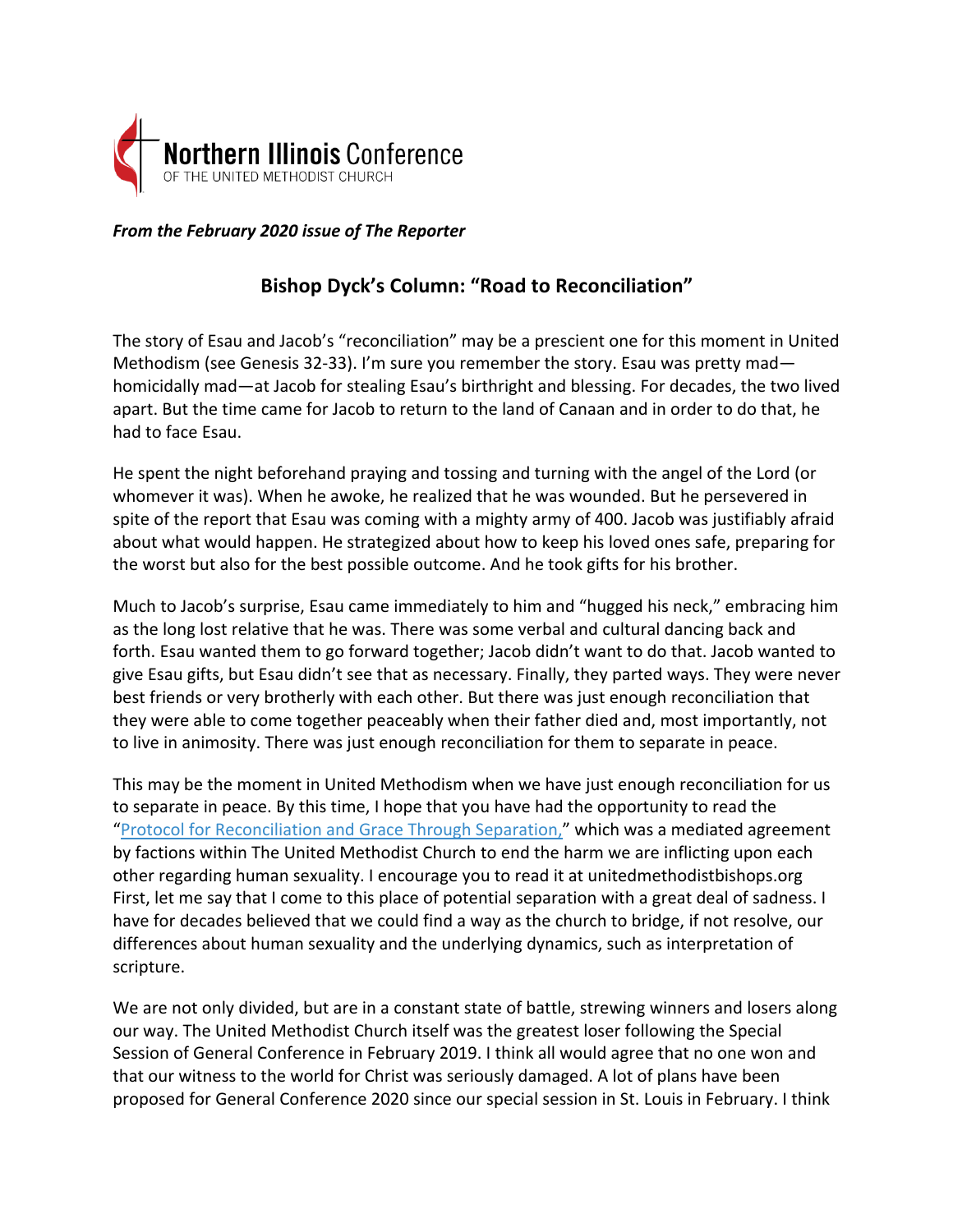it's safe to say that most of them involve some degree of separation, too, so the Protocol isn't unique. What's unique about it is that it is a mediated agreement by the factions within the church to put an end to the war. Part of that agreement is that the other plans will be pulled back so that General Conference 2020 can act on this one.

A few other points to keep in mind:

- The United Methodist Church has not separated or split, as many secular press have reported through sensational headlines. The General Conference is the only body that can act on the agreement and that won't be until May 2020, if it happens.
- The United Methodist Church remains intact; in essence, it wouldn't split but allows others to leave if they so desire. The Traditionalists are expected and have negotiated these terms in order to leave. Others such as progressives could also leave.
- The agreement allows The United Methodist Church to be a "Big Tent" church, not forcing anyone to officiate same-gender weddings but also not penalizing those who do. Likewise, LGBTQ+ persons who already serve among us are not penalized.
- No one is required to vote! This has been a cry across the church during the last year as proposals have been developed and discussed. No local church or annual conference needs to vote in order to stay in The UMC. Only if a local church or annual conference does not want to stay within The UMC, then they would vote to leave.
- The agreement called for a moratorium or abeyance on all complaints, charges and trials against LGBTQ+ clergy or clergy who perform same-gender weddings, beginning now. Admittedly this isn't the official law of the church, but it is a part of the cascade of my own conviction not to pursue complaints. The Northern Illinois Annual Conference's legislation in June 2019 also calls for the bishop not to pursue complaints to trial and not allow any money or personnel to be used for complaints and trials. The North Central Jurisdiction's delegation also issued a statement that there be no complaints and trials regarding human sexuality across our jurisdiction.
- \$25 million will be given to those who create the new Traditionalist denomination and \$2 million for any others who seek to leave The UMC.
- Pensions will continue to be held at Wespath for the UMC as well as any new expressions of Methodism so that there aren't huge liabilities or payments for those who leave.
- The trust clause will allow those who wish to leave to keep their property, as long as they join one of the new expressions of Methodism.
- A reparations fund will be created (\$39 million with \$26 million from the UMC and \$13 from the Traditionalist denomination) to support ministries with people of color as well as Africa University.